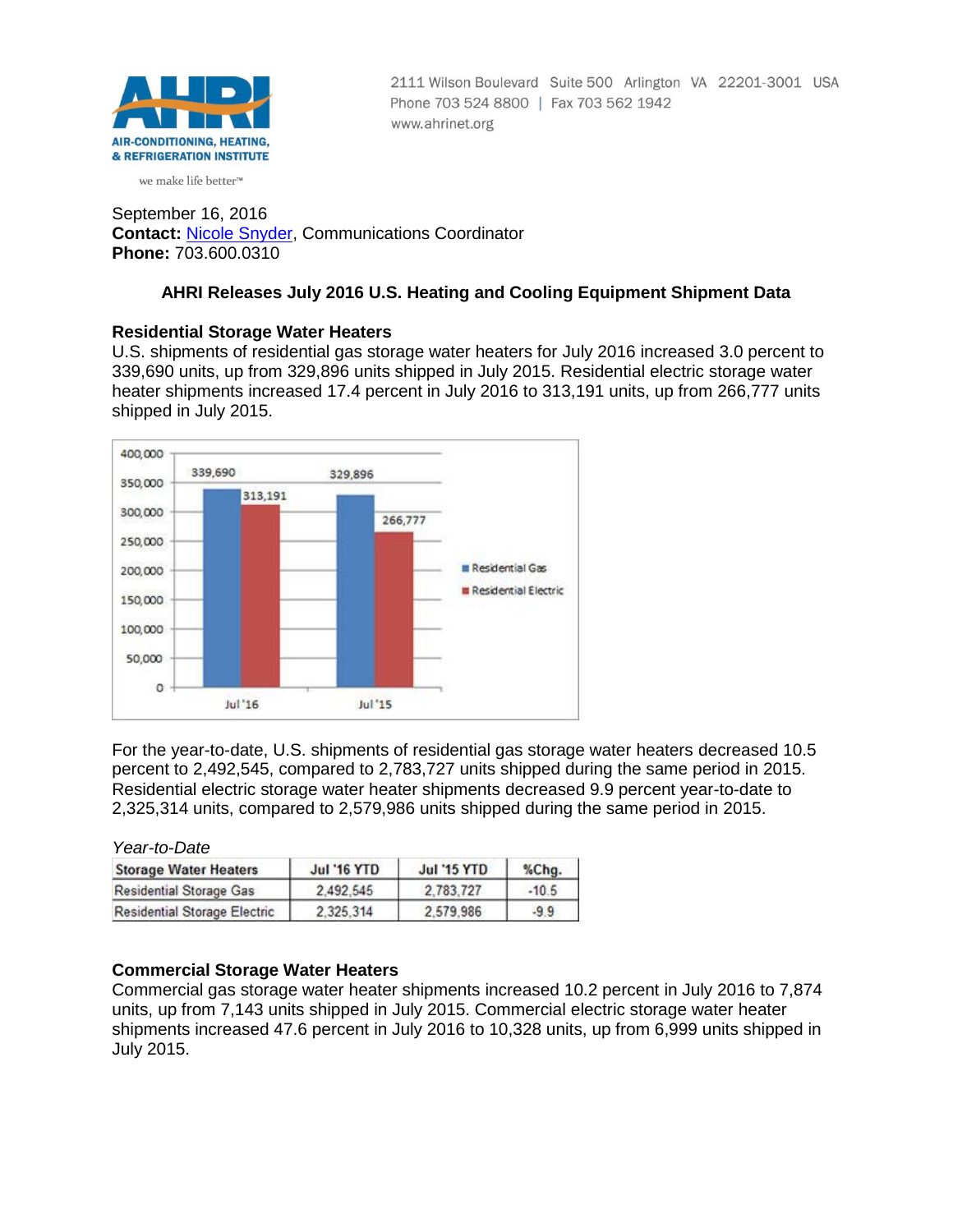

Year-to-date U.S. shipments of commercial gas storage water heaters decreased 1.5 percent to 59,176 units, compared with 60,071 units shipped during the same period in 2015. Year-to-date commercial electric storage water heater shipments increased 47.0 percent to 73,103 units, up from 49,732 units shipped during the same period in 2015.

| Year-to-Date                       |            |            |         |  |
|------------------------------------|------------|------------|---------|--|
| <b>Storage Water Heaters</b>       | Jul'16 YTD | Jul'15 YTD | %Chq    |  |
| <b>Commercial Storage Gas</b>      | 59.176     | 60.071     | $-1.5$  |  |
| <b>Commercial Storage Electric</b> | 73.103     | 49.732     | $+47.0$ |  |

### **Warm Air Furnaces**

U.S. shipments of gas warm air furnaces for July 2016 increased 4.0 percent to 230,486 units, up from 221,563 units shipped in July 2015. Oil warm air furnace shipments increased 11.2 percent to 2,111 units in July 2016, up from 1,899 units shipped in July 2015.

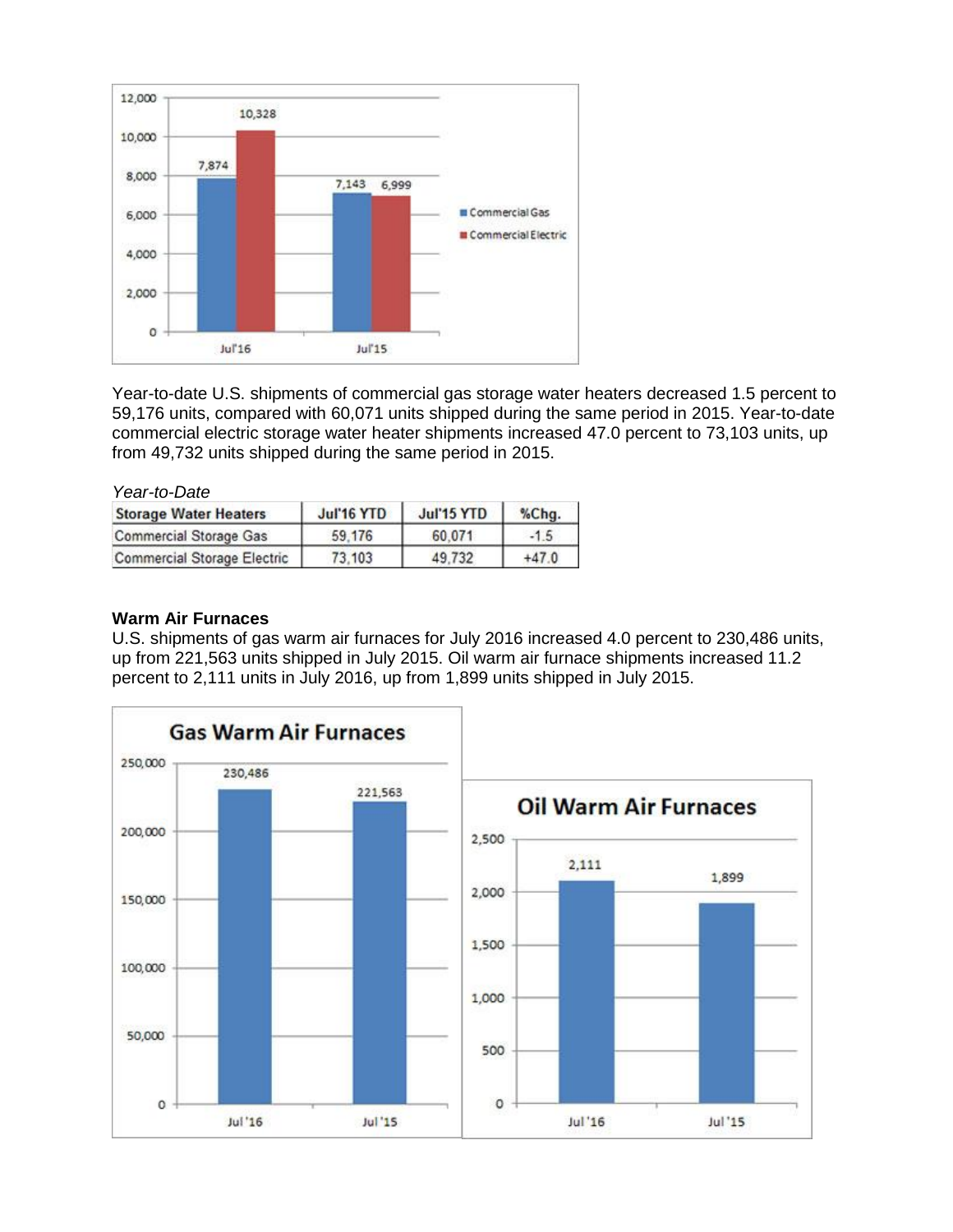Year-to-date U.S. shipments of gas warm air furnaces increased 5.3 percent to 1,519,632 units, compared with 1,442,979 units shipped during the same period in 2015. Year-to-date U.S. shipments of oil warm air furnaces decreased 4.5 percent to 15,282, compared with 16,007 units shipped during the same period in 2015.

#### *Year-to-Date*

|                              | <b>Jul '16 YTD</b> | <b>Jul '15 YTD</b> | $%$ Chg. |  |
|------------------------------|--------------------|--------------------|----------|--|
| <b>Gas Warm Air Furnaces</b> | 1,519,632          | 1.442.979          | $+5.3$   |  |
| <b>Oil Warm Air Furnaces</b> | 15.282             | 16,007             | $-4.5$   |  |

### **Central Air Conditioners and Air-Source Heat Pumps**

U.S. shipments of central air conditioners and air-source heat pumps totaled 785,255 units in July 2016, up 8.1 percent from 726,607 units shipped in July 2015. U.S. shipments of air conditioners increased 8.7 percent to 551,121 units, up from 506,914 units shipped in July 2015. U.S. shipments of air-source heat pumps increased 6.6 percent to 234,134 units, up from 219,693 units shipped in July 2015.



Year-to-date combined shipments of central air conditioners and air-source heat pumps increased 2.7 percent to 4,774,720 units, up from 4,647,370 units shipped in July 2015. Year-todate shipments of central air conditioners increased 4.4 percent to 3,232,815 units, up from 3,095,315 units shipped during the same period in 2015. The year-to-date total for heat pump shipments decreased 0.7 percent to 1,541,905 units, down from 1,552,055 units shipped during the same period in 2015.

*Year-to-Date*

|                               | <b>Jul '16 YTD</b> | <b>Jul '15 YTD</b> | % Chg. |
|-------------------------------|--------------------|--------------------|--------|
| Air Conditioners & Heat Pumps | 4.774.720          | 4.647.370          | $+2.7$ |
| Air Conditioners Only         | 3,232,815          | 3.095.315          | $+4.4$ |
| Heat Pumps Only               | 1,541,905          | 1.552.055          | $-0.7$ |